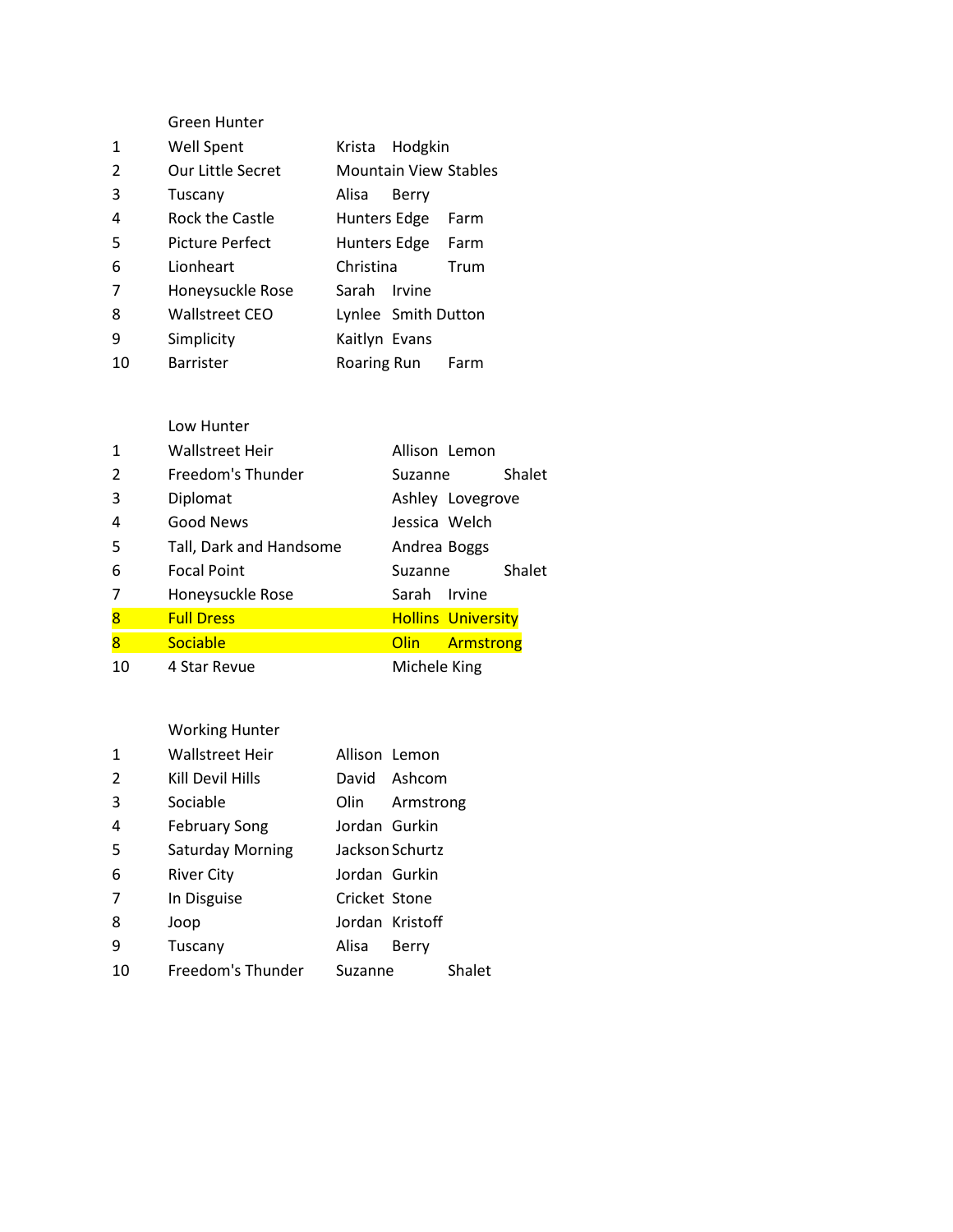|               | <b>Adult Amateur Hunter</b> |                           |                |  |
|---------------|-----------------------------|---------------------------|----------------|--|
| 1             | Freeedom's Thunder          | Suzanne                   | Shalet         |  |
| $\mathcal{P}$ | Diplomat                    | Ashley Lovegrove          |                |  |
| 3             | Arbor Mist                  | Windy Hill                | <b>Stables</b> |  |
| 4             | Cover Girl                  | Lindsey Ferguson          |                |  |
| 5             | Tall, Dark and Handsome     | Andrea Boggs              |                |  |
| 6             | All Things Considered       | Berglund<br>Kara          |                |  |
| 7             | Madison                     | <b>Hollins University</b> |                |  |
| 8             | Cinco de Mayo               | Sharon Winnie             |                |  |
| 9             | Onyx                        | Randolph                  | College        |  |
| 10            | Just Joshin                 | Elisabeth                 | Arthur         |  |

#### Children's Hunter

| 1  | <b>Focal Point</b> | Suzanne       |                 | Shalet |
|----|--------------------|---------------|-----------------|--------|
| 2  | <b>Marcus</b>      | Vineyard      |                 | Farm   |
| 3  | Cosmopolitan       | Jessica Buck  |                 |        |
| 4  | Southbound         | Laura Lemon   |                 |        |
| 5  | <b>River City</b>  | Jordan Gurkin |                 |        |
| 6  | 4 Star Revue       | MicheleKing   |                 |        |
| 7  | Just Cruzin'       |               | Carrie Callahan |        |
| 8  | <b>Going Stag</b>  | Chatham       |                 | Hall   |
| 9  | Alexander          | Cindy         | Pryke           |        |
| 10 | Abaco              | Abby          | Grandstaff      |        |
|    |                    |               |                 |        |

#### Intermediate Hunter

| $\mathbf{1}$ | <b>Marvelous Marvin</b>     | Williams<br>Carly |         |
|--------------|-----------------------------|-------------------|---------|
| 2            | Woodland's Troubadour       | Chatham           | Hall    |
| 3            | Touch of Gray               | Vineyard          | Farm    |
| 4            | Cassieopiea                 | Sidney Murray     |         |
| 5            | <b>Bumble</b>               | Mill Creek        | Farm    |
| 6            | <b>Misty Mountain Gusto</b> | Guver<br>Emily    |         |
| 7            | Deveraux                    | Leonard<br>Katie  |         |
| 8            | Little Sport                | Jackson           | Reel    |
| 9            | Sheeza Flirt                | Lambert<br>Alli   |         |
| 10           | Onyx                        | Randolph          | College |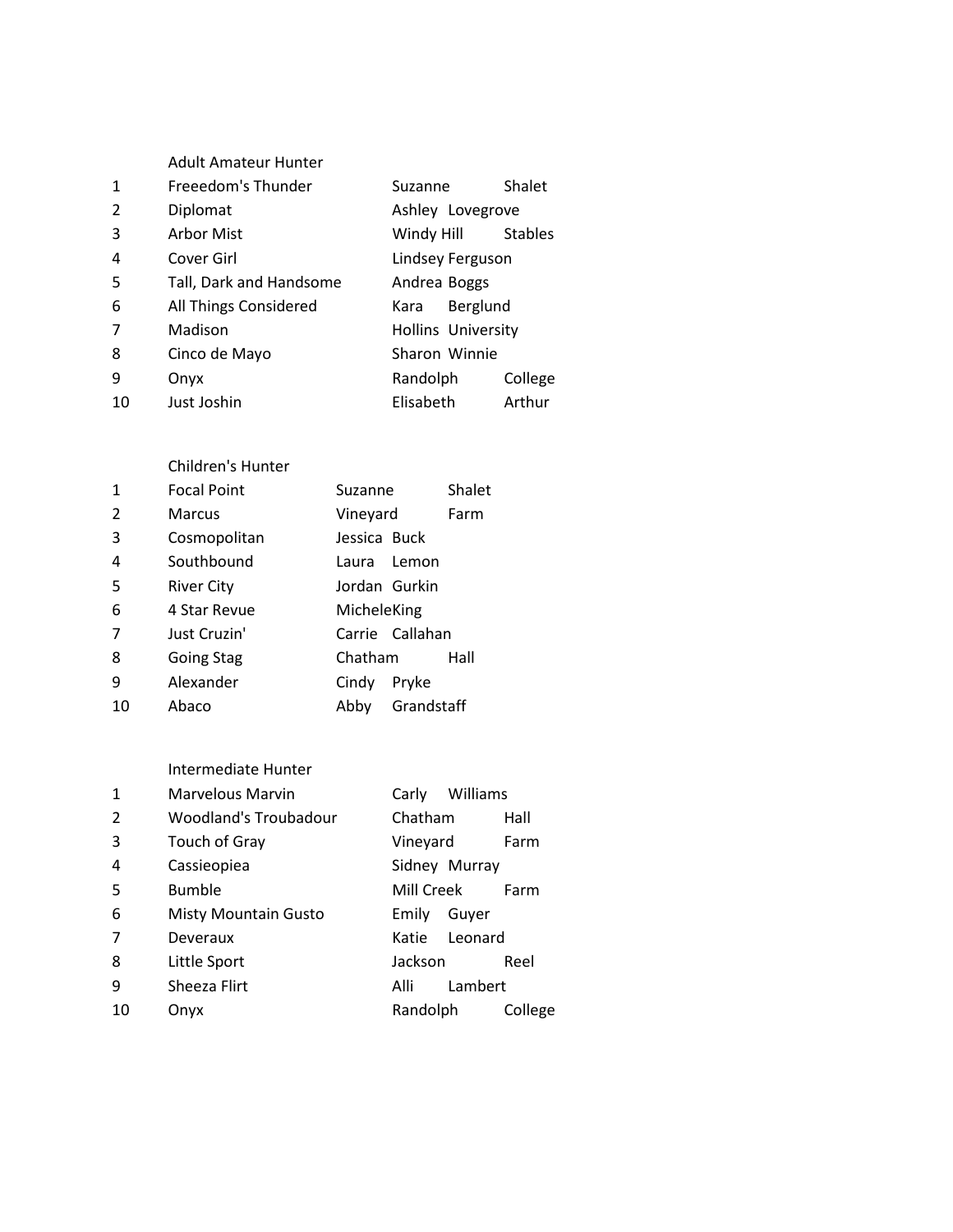|              | Small/Medium Pony Hunter |                    |                 |
|--------------|--------------------------|--------------------|-----------------|
| $\mathbf{1}$ | <b>Marvelous Marvin</b>  | Williams<br>Carly  |                 |
| 2            | Touch of Gray            | Vineyard           | Farm            |
| 3            | I Dream of Janie         | <b>Madison</b>     | <b>Brubaker</b> |
| 4            | Bella Regala             | Justine Paladino   |                 |
| 5            | Guess Who?               | Windswept          | <b>Stables</b>  |
| 6            | <b>Remington Steele</b>  | Alexandra          | Beth            |
| 7            | Meredith                 | Davis<br>Sarah     |                 |
| 8            | Indian Summer            | Mackenzie          | Parks           |
| 9            | Roaring Run Blue Rambler | <b>Roaring Run</b> | Farm            |
| 10           | Roaring Run Simply Bella | Roaring Run        | Farm            |

## Large Pony Hunter

| 1              | Scout's Honor           |               | Kelsey Shrader |                |
|----------------|-------------------------|---------------|----------------|----------------|
| $\mathcal{P}$  | Mr. Fix It              | <b>Ellie</b>  | Bell           |                |
| 3              | Misty Mountain Gusto    | Emily         | Guver          |                |
| 4              | Eddie Spaghetti         | Emily         | Ford           |                |
| 5              | Pixie Dust              | Savanah       |                | Cary           |
| 6              | Maybe Tomorrow          | Ellen         | Ferguson       |                |
| $\overline{7}$ | <b>Silver Slippers</b>  | Mane Top      |                | <b>Stables</b> |
| 8              | <b>Chutes N Ladders</b> | Carrie Bailey |                |                |
| 9              | Little Sport            | Jackson Reel  |                |                |
| 10             | Drama Queen             | Abby          | Quickel        |                |

# Special Children's Hunter

| O'Ryan                | Betty |       |                                                                                                                                      |
|-----------------------|-------|-------|--------------------------------------------------------------------------------------------------------------------------------------|
| <b>Bailey</b>         |       |       |                                                                                                                                      |
| Ice Castle            |       |       |                                                                                                                                      |
| <b>Three Wishes</b>   | Laura | Lemon |                                                                                                                                      |
| Tigger                |       |       | Farm                                                                                                                                 |
| Simplicity            |       |       | Evans                                                                                                                                |
| Five O'Clock Shadow   |       |       | <b>Brubaker</b>                                                                                                                      |
| Big Ben Strikes Again |       |       | Counts                                                                                                                               |
| Maybe Tomorrow        | Ellen |       |                                                                                                                                      |
| Wallstreet CEO        |       |       |                                                                                                                                      |
|                       |       |       | Stickley<br>Kelsey Shrader<br>Maggie Kelleher<br>Hunters Edge<br>Kaitlynn<br>MaryGray<br>Kimberly<br>Ferguson<br>Lynlee Smith Dutton |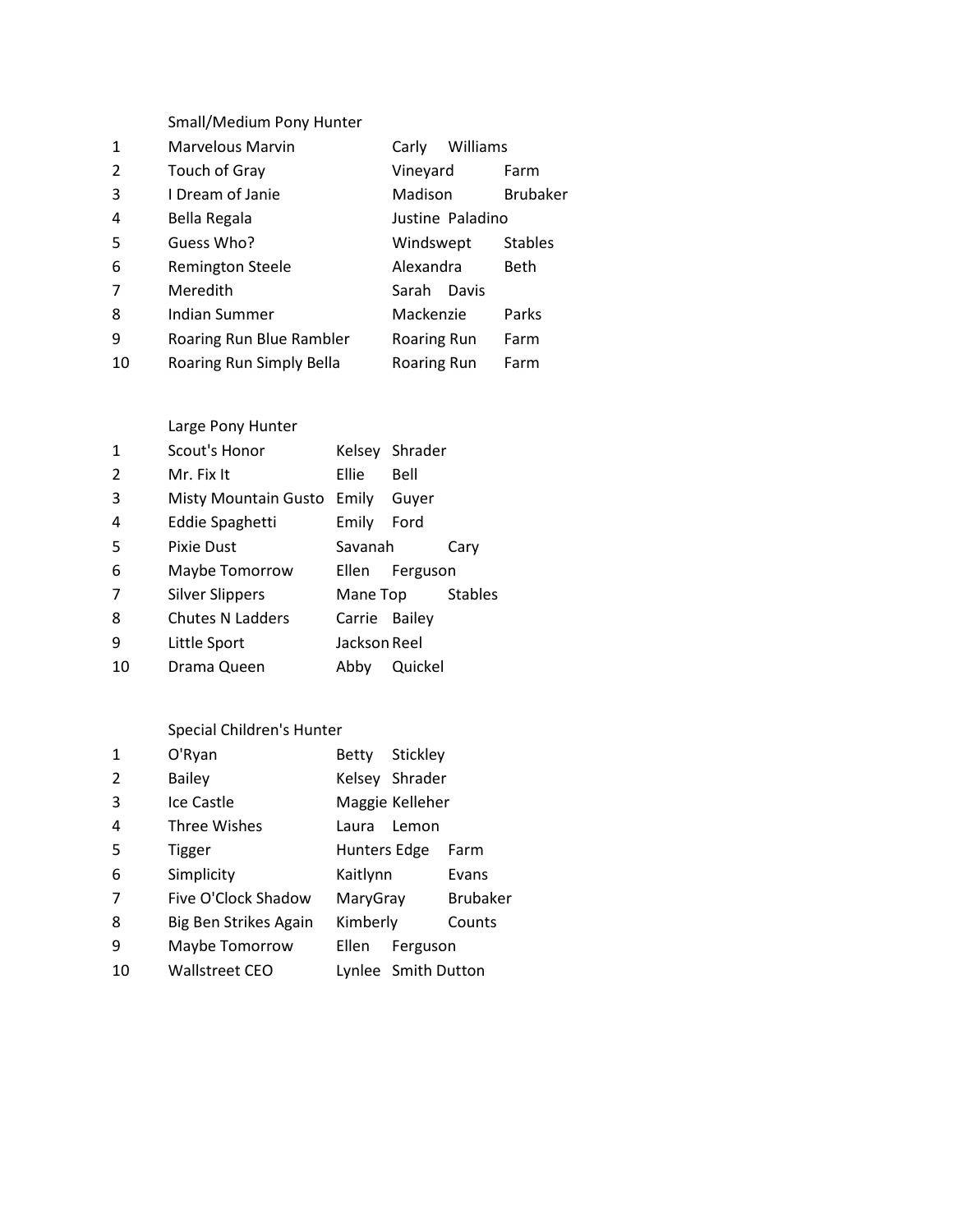|    | <b>Special Adult Hunter</b> |              |                           |        |
|----|-----------------------------|--------------|---------------------------|--------|
| 1  | <b>Bissinger</b>            | Courtney     |                           | Wells  |
| 2  | Shenandoah Smoke            | Ann          | Shawver                   |        |
| 3  | <b>Best Effort</b>          | Pam          | <b>Haskins</b>            |        |
| 4  | Follow my Lead              | Marge Hays   |                           |        |
| 5  | Truman                      | Catherine    |                           | Daniel |
| 6  | Just Call Me Jack           | Sarah Brinks |                           |        |
| 7  | Rembrandt                   |              | Lyndsey Russell           |        |
| 8  | Daisy Duke                  |              | Diana Kemper              |        |
| 9  | Peace Frog                  |              | <b>Hollins University</b> |        |
| 10 | Safe Harbor                 |              | <b>Hollins University</b> |        |
|    |                             |              |                           |        |

## Beginner Equitation

| 1              | Lizzie Bailey |                     |        |
|----------------|---------------|---------------------|--------|
| $\overline{2}$ | Sarah Rodes   |                     |        |
| 3              |               | Megan McMahon       |        |
| 4              |               | Sidney Puckette     |        |
| 5              |               | Liz McKee           |        |
| 6              |               | Sarah Howard        |        |
| $\overline{7}$ |               | Savannah            | Turner |
| 8              | Zachary       |                     | Hinch  |
| 9              |               | Cady van Assendelft |        |
| 10             | Samantha      |                     | Brydge |
|                |               |                     |        |

# Junior Equitation on the Flat 14 & under

| 1              | Michaela      | <b>Bragg</b>    |
|----------------|---------------|-----------------|
| $\overline{2}$ | Alyse High    |                 |
| 3              |               | Carly Williams  |
| 4              |               | Ellen Ferguson  |
| 5              |               | Maggie Kelleher |
| 6              | Reid Smith    |                 |
| 7              | Sarah Ward    |                 |
| 8              | Lindsay Wells |                 |
| 9              | Nan Sowers    |                 |
| 10             |               | Lucy Gordon     |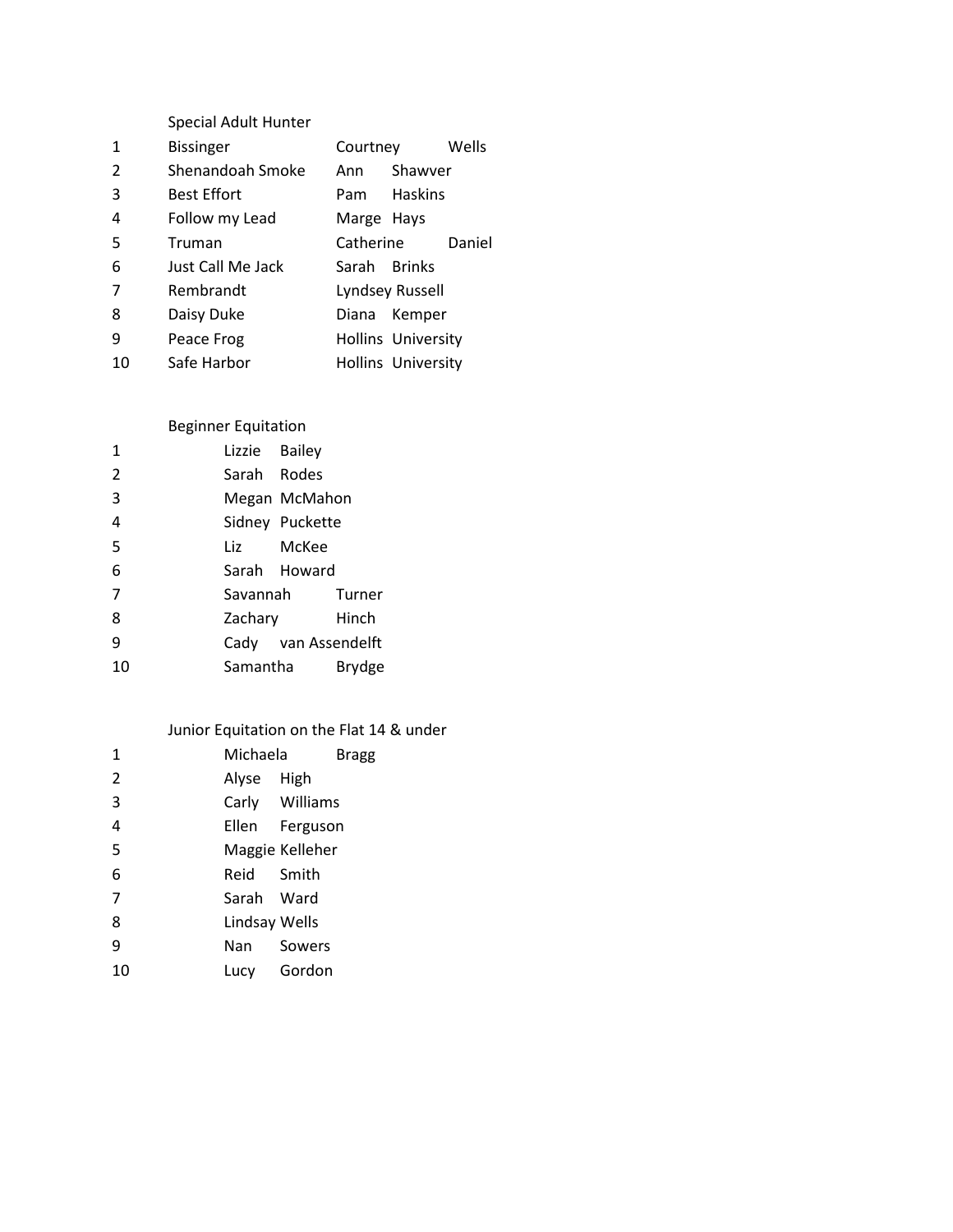# Junior Equitation on the Flat 15-17

| Jessica Buck   |                    |
|----------------|--------------------|
|                | Kelsey Shrader     |
|                | Susannah Deeds     |
| Sarah Hibler   |                    |
| Kaitlyn Evans  |                    |
| Julianne nKime |                    |
| Kelsey Rogers  |                    |
|                | Jordan Kristoff    |
|                | Ashleigh nHinson   |
|                | Catherine Boniface |
|                |                    |

## Adult Equitation on the Flat

| 1              |              | Ann Shawver           |
|----------------|--------------|-----------------------|
| $\mathfrak{p}$ |              | Nicole Lenderking     |
| 3              |              | <b>Courtney Wells</b> |
| 4              |              | Ashley Lovegrove      |
| 5              | Andrea Boggs |                       |
| 6              |              | Lindsay Ferguson      |
| 7              |              | Diana Kemper          |
| 8              |              | Lyndsey Russell       |
| ٩              |              | Ashley Nesselrodt     |
| 10             |              | Renn Goldberg         |

## Children's/Adult Jumper

| 1              | You're Just Jealous      | Stephanie                    | McCanna       |
|----------------|--------------------------|------------------------------|---------------|
| $\mathcal{P}$  | Kick the Clouds          | Rebecca                      | Forbes        |
| 3              | King of Hearts           | Ashley Aikens                |               |
| 4              | Herriott                 | Gordon Reistrup              |               |
| .5             | <b>Impulsive Twist</b>   | <b>Mountain View Stables</b> |               |
| 6              | Sitarra                  | Julianne                     | Kime          |
| $\overline{7}$ | Opie                     | <b>Thomas Farrell</b>        |               |
| 8              | <b>Star Witness</b>      | Elizabeth                    | <b>Stutts</b> |
| 9              | <b>Precocious Bennet</b> | Chatham                      | Hall          |
| 10             | Falconer 40              | Chatham                      | Hall          |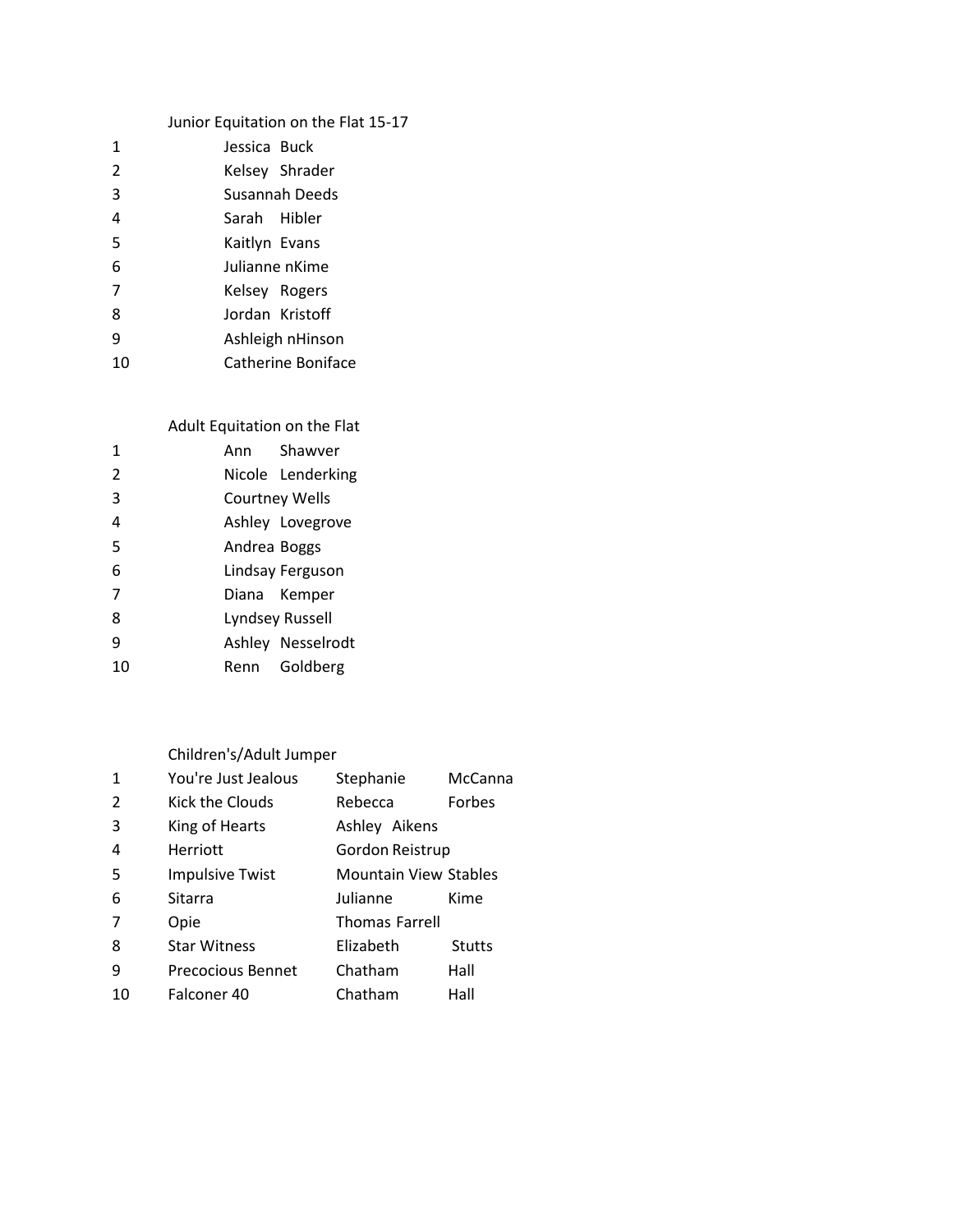|               | Level 2 Jumper       |                           |                |
|---------------|----------------------|---------------------------|----------------|
| 1             | Stuck on You         | Elizabeth Hansen          |                |
| $\mathcal{P}$ | Misty Mountain Gusto | Emily<br>Guver            |                |
| 3             | King of Hearts       | Ashley Aikens             |                |
| 4             | Just Chester         | Oak Manor                 | Farms          |
| 5             | You're Just Jealous  | Stephanie                 | McCanna        |
| 6             | Thomas<br>Opie       | Farrell                   |                |
| 7             | <b>Madison</b>       | <b>Hollins University</b> |                |
|               | <b>Zenith</b>        | <b>Bridgewater</b>        | <b>College</b> |
| 9             | Falconer 40          | Chatham                   | Hall           |
| 10            | Fun in the Sun       | Jordan Kristoff           |                |

## Level 3 Jumper

| 1  | King of Hearts         | Ashley Aikens                |  |
|----|------------------------|------------------------------|--|
| 2  | French Fry             | Wills<br>Drew                |  |
| 3  | Opie                   | <b>ThomasFarrell</b>         |  |
| 4  | Zarbygo                | Wills<br>Drew                |  |
| .5 | Falconer 40            | Chatham<br>Hall              |  |
| -5 | <b>Impulsive Twist</b> | <b>Mountain View Stables</b> |  |
| 7  | Cervantes M            | Jackson Schurtz              |  |

### Level 4 Jumper

| $\mathbf{1}$ | Sitarra          | Julianne |                 | Kime    |
|--------------|------------------|----------|-----------------|---------|
| 2            | Opie             | Thomas   |                 | Farrell |
| 3            | Leda             | Kit      | Sydnor          |         |
| 4            | Kill Devil Hills | David    | Ashcom          |         |
| 5            | Zarbygo          | Drew     | Wills           |         |
| 6            | Herriott         |          | Gordon Reistrup |         |

Level 5 Jumper

| Thanks for the Memories | Darlene Kemper |      |
|-------------------------|----------------|------|
| Sitarra                 | Julianne       | Kime |

high point 12 & under Alyse High

Show Jumper of the Year Thanks for the Memories